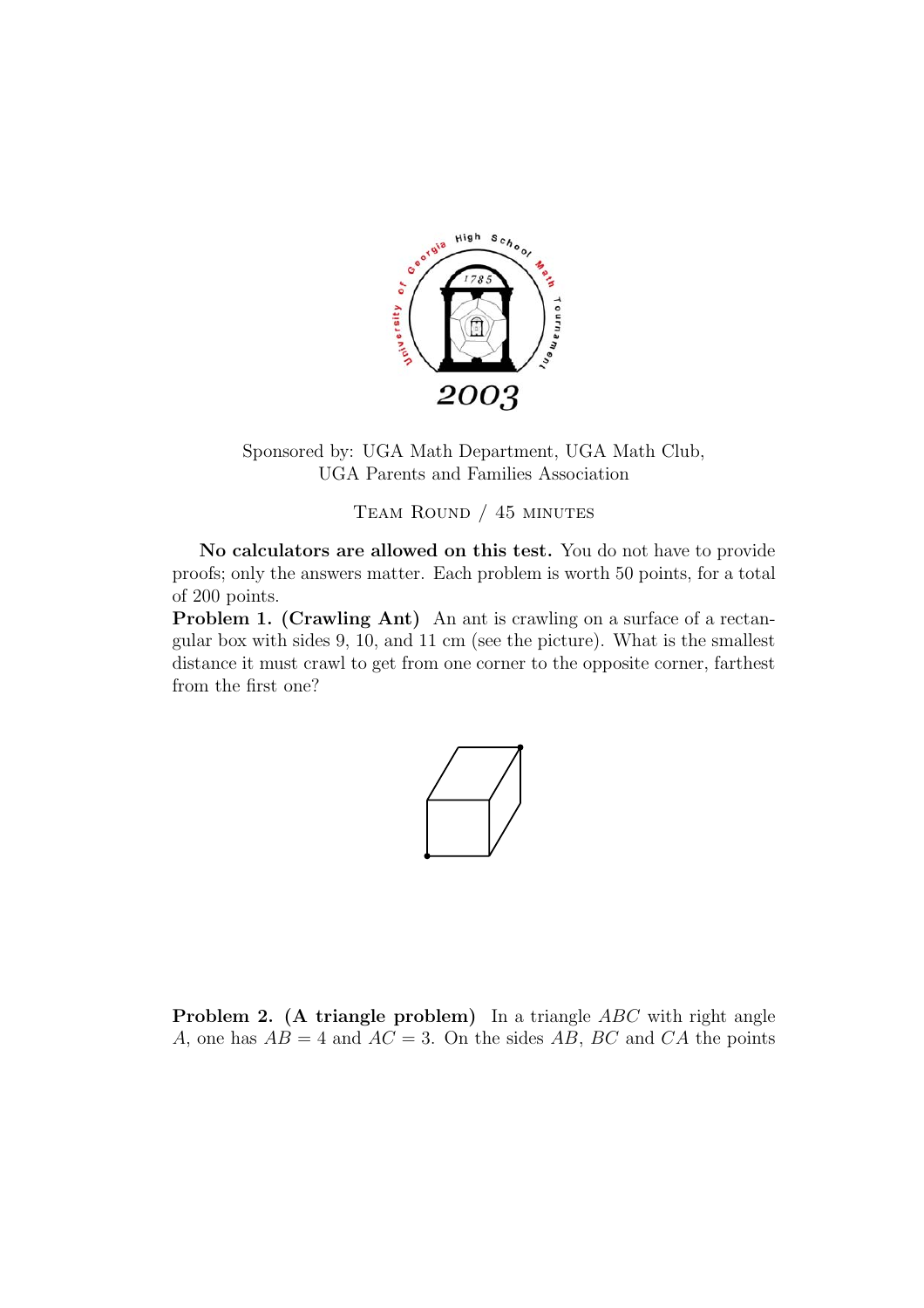$C'$ ,  $A'$ , and  $B'$  are chosen in such a way so that the lines  $AA'$ ,  $BB'$ ,  $CC'$ intersect at one point, and  $AB' = 1$ ,  $AC' = 1$  (see the picture). Find  $BA'$ .



**Problem 3. (Irregular dice)** One can check (but you don't have to) the following amazing fact: if you throw two irregular dice – one with numbers 1, 3, 4, 5, 6, 8 painted on it, and another with 1, 2, 2, 3, 3, 4 – then the sums of the two numbers (i.e.  $2, 3, \ldots, 12$ ) will appear with the same probabilities as if you were throwing two regular dice, with the numbers 1 through 6 painted on them.

Now, here is your problem: find two irregular tetrahedral dice (with 4 faces instead of 6), so that the sums (i.e.  $2, 3, \ldots, 8$ ) appear with the same probabilities as if you were throwing two regular dice. The numbers painted must be positive integers and, as in the example above, they may repeat. Your answer must be two sets of 4 integers each.